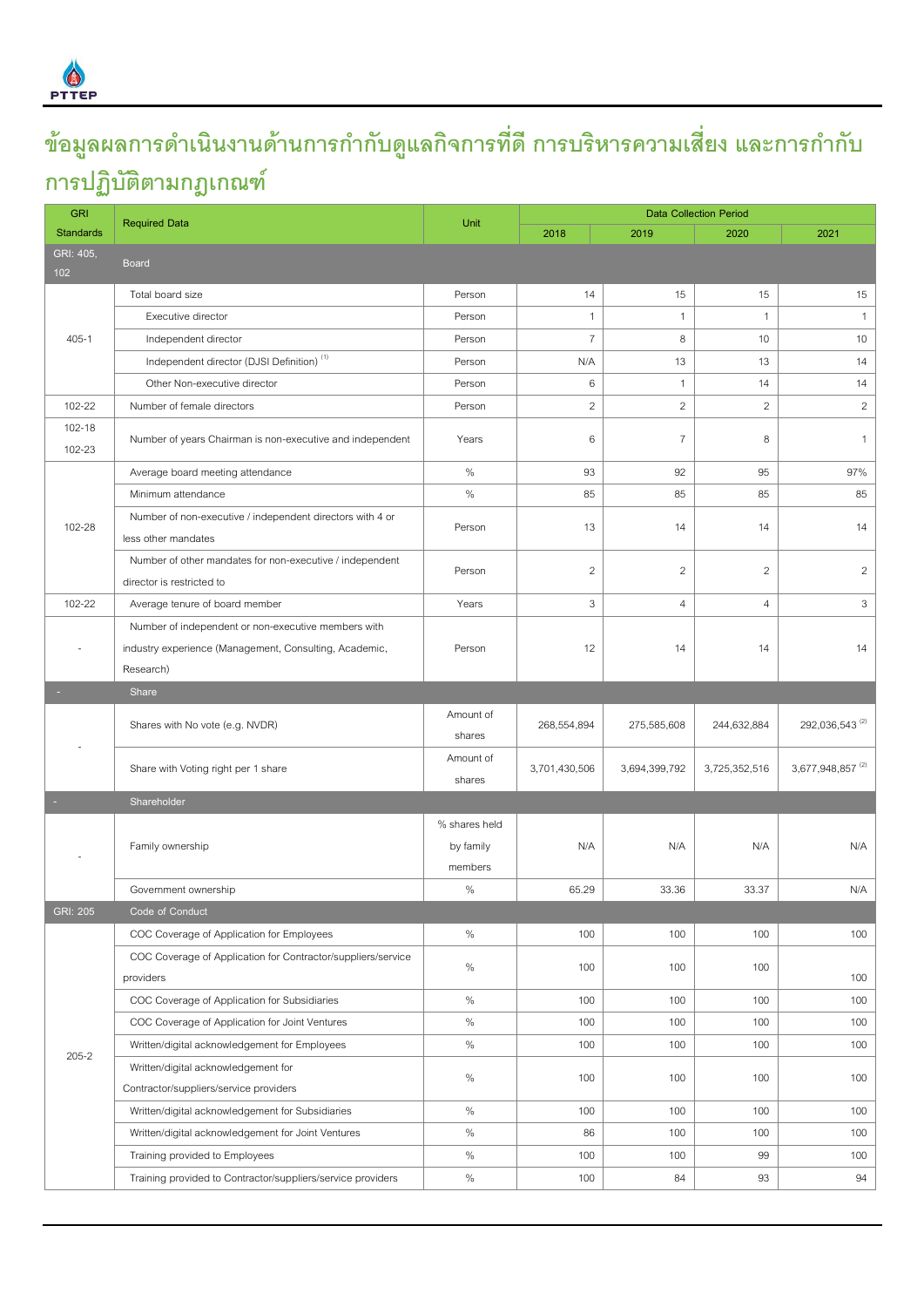

|                                       | Training provided to Subsidiaries                               | $\%$         | 94             | 100                 | 100            | 100                 |
|---------------------------------------|-----------------------------------------------------------------|--------------|----------------|---------------------|----------------|---------------------|
|                                       | Training provided to Joint Ventures                             | $\%$         | 100            | 100                 | 100            | 100                 |
| <b>GRI: 205</b>                       | <b>Code of Conduct Cases</b>                                    |              |                |                     |                |                     |
|                                       | Past: Total number of substantiated corruption & bribery cases  | Case         | $\mathbf 0$    | $\mathbf 0$         | $\mathbf 0$    | $\mathbf 0$         |
|                                       | On-going: Total number of substantiated corruption & bribery    |              |                |                     |                |                     |
|                                       | cases                                                           | Case         | $\mathbf 0$    | $\mathbf 0$         | $\mathbf 0$    | 0                   |
|                                       | Past: Total amount of incurred fines or settlements related to  |              |                |                     |                |                     |
|                                       | anti-competitive business practice                              | <b>USD</b>   | $\mathbf 0$    | $\mathbf 0$         | $\mathbf 0$    | $\mathbf 0$         |
|                                       | Past: Total amount of incurred fines or settlements related to  | % of revenue | $\mathbf 0$    | $\mathbf 0$         | $\mathbf{0}$   | $\mathbf 0$         |
|                                       | anti-competitive business practice                              |              |                |                     |                |                     |
|                                       | On-going: Total amount of incurred fines or settlements related | <b>USD</b>   | $\mathbf 0$    | $\mathbf 0$         | $\mathbf{0}$   | $\mathsf{O}\xspace$ |
| to anti-competitive business practice |                                                                 |              |                |                     |                |                     |
|                                       | Number of whistleblowing cases                                  | Case         | 10             | $\overline{7}$      | 10             | 20                  |
|                                       | Whistle-blower - External reporter                              | Case         | $\sqrt{2}$     | $\overline{c}$      | 1              | $\,8\,$             |
|                                       | Whistle-blower - Internal reporter                              | Case         | $\overline{7}$ | $\mathbf{2}$        | $\overline{4}$ | $\overline{4}$      |
|                                       | Whistle-blower - Anonymous                                      | Case         | $\mathbf{1}$   | 3                   | 5              | $\,8\,$             |
|                                       | Number of accepted cases after considering evidence and         | Case         |                | 3                   | 5              | 10                  |
|                                       | witnesses                                                       |              | 6              |                     |                |                     |
|                                       | Number of wrongdoing cases <sup>(3)</sup>                       | Case         | $\overline{4}$ | $\mathbf{1}$        | $\overline{c}$ | 3                   |
| $205 - 3$                             | Health and safety                                               | Case         | $\mathbf 0$    | $\mathbf 0$         | $\mathbf 0$    | $\mathbf 0$         |
|                                       | <b>Business integrity</b>                                       | Case         |                |                     |                |                     |
|                                       | Non-compliance with regulation<br>$\overline{\phantom{a}}$      | Case         | $\,0\,$        | $\mathbf 0$         | $\mathbf{0}$   | $\mathbf 0$         |
|                                       | Conflict of Interest<br>$\sim$                                  | Case         | $\mathbf{1}$   | $\mathbf 0$         | $\mathbf{1}$   | $\mathbf 0$         |
|                                       | Corruption, Fraud, Bribery<br>$\overline{\phantom{a}}$          | Case         | $\overline{c}$ | $\mathbf 0$         | $\mathbf 0$    | $\mathsf{O}\xspace$ |
|                                       | Use of asset and information<br>$\overline{\phantom{a}}$        | Case         | $\mathbf{1}$   | $\mathbf 0$         | $\mathbf 0$    | $\mathbf{1}$        |
|                                       | Others                                                          | Case         | $\mathbf 0$    | $\mathbf 0$         | $\mathbf 0$    | $\mathbf 0$         |
|                                       | Human Resources                                                 | Case         |                |                     |                |                     |
|                                       | Inappropriate manner<br>$\overline{\phantom{a}}$                | Case         | $\mathbf 0$    | $\mathbf{1}$        | $\mathbf{1}$   | $\mathbf 0$         |
|                                       | Sexual harassment<br>$\overline{\phantom{a}}$                   | Case         | $\,0\,$        | $\mathbf 0$         | $\mathbf 0$    | $\overline{c}$      |
|                                       | Non-sexual harassment<br>$\overline{\phantom{a}}$               | Case         | $\mathbf 0$    | $\mathbf 0$         | $\mathbf 0$    | $\mathbb O$         |
|                                       | others                                                          | Case         | $\mathbf 0$    | $\mathbf 0$         | $\mathbf 0$    | $\mathbb O$         |
|                                       | Others                                                          | Case         | $\,0\,$        | $\,0\,$             | $\,0\,$        | $\,0\,$             |
|                                       | Consequences of wrongdoing                                      | Case         | $\overline{4}$ | $\mathbf{1}$        | $\overline{c}$ | 3                   |
|                                       | Verbal warning                                                  | Case         | $\mathbf{1}$   | $\mathsf{O}\xspace$ | $\mathbf{1}$   | $\mathsf{O}\xspace$ |
|                                       | Written warning                                                 | Case         | $\mathbf{1}$   | $\mathbf 0$         | $\mathbf 0$    | 3                   |
|                                       | Suspension                                                      | Case         | $\mathbf 0$    | $\mathbf 0$         | $\mathbf 0$    | $\mathsf{O}\xspace$ |
|                                       | Termination with severance pay                                  | Case         | $\mathbf 0$    | $\mathsf{O}\xspace$ | $\mathbf 0$    | $\mathbb O$         |
|                                       | Termination without severance pay                               | Case         | $\overline{c}$ | $\mathbf{1}$        | $\mathbf{1}$   | $\mathbf 0$         |
| <b>GRI: 419</b>                       | Compliance                                                      |              |                |                     |                |                     |
| 419-1                                 | Non-compliance with laws and regulations in the social and      | case         | $\mathbf 0$    | $\mathbf 0$         | $\mathbf 0$    | $\mathbb O$         |
|                                       | economic area                                                   |              |                |                     |                |                     |
| Information Security/ Cybersecurity   |                                                                 |              |                |                     |                |                     |
|                                       | The IT BCM and incident response procedure testing              | Time/Year    | $\mathbf{2}$   | $\overline{a}$      | $\overline{c}$ | $\overline{c}$      |
| $\overline{\phantom{a}}$              | The percentage of PTTEP IT infrastrucrure certified by ISO      | $\%$         | 100            | 100                 | 100            | 100                 |
|                                       | 27001                                                           |              |                |                     |                |                     |

## **Remarks:**

<sup>(1)</sup> PTTEP Independent director criteria which are aligned with the SAM's criteria (DJSI Definition), which 4 out of 9 and the first 2 from 3 criteria were met, there are 4 criteria as follow: • SAM criteria 1: The director must not have been employed by the company in an executive capacity within the last five years (PTTEP's Definition 2)